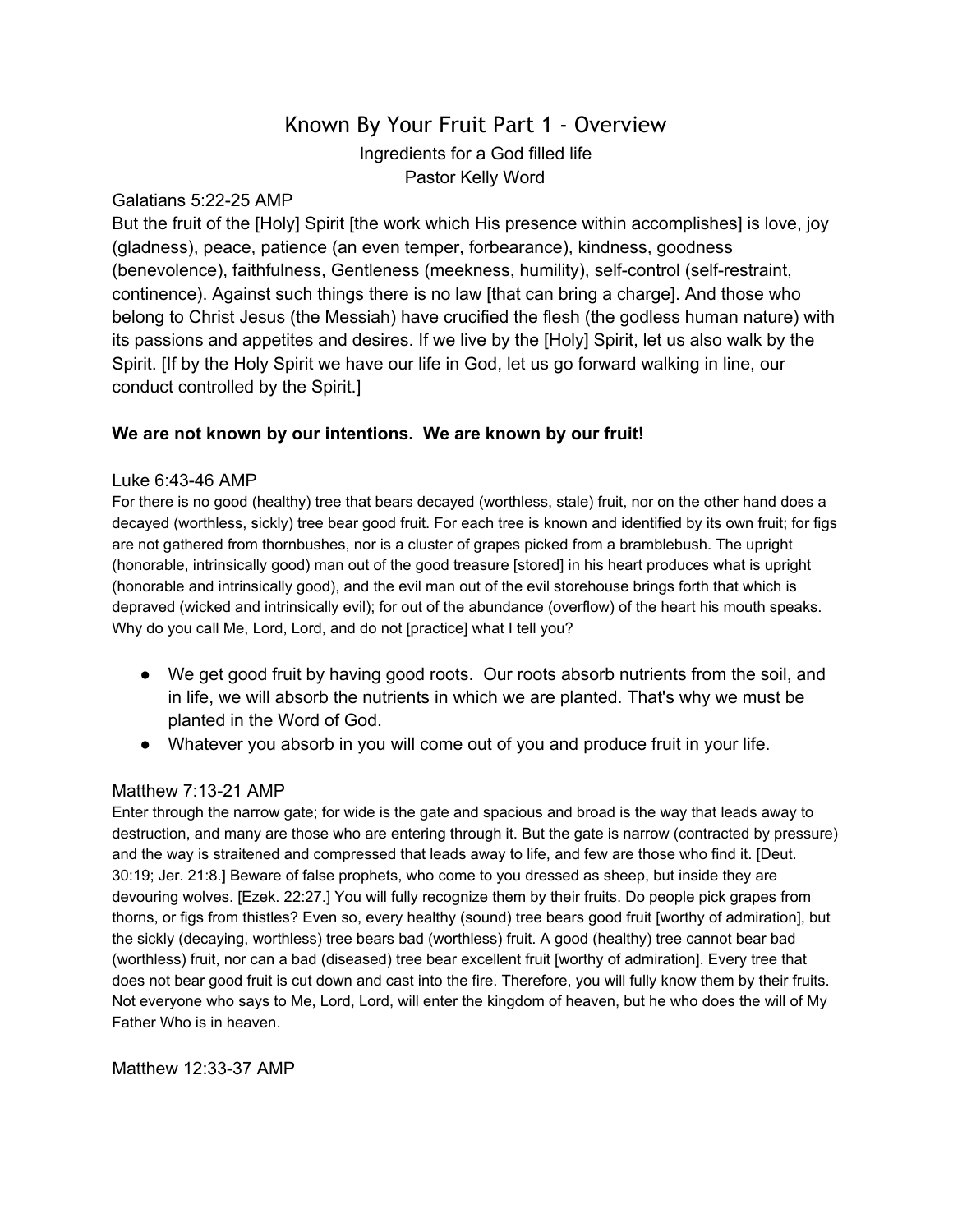Either make the tree sound (healthy and good), and its fruit sound (healthy and good), or make the tree rotten (diseased and bad), and its fruit rotten (diseased and bad); for the tree is known and recognized and judged by its fruit. You offspring of vipers! How can you speak good things when you are evil (wicked)? For out of the fullness (the overflow, the superabundance) of the heart the mouth speaks. The good man from his inner good treasure flings forth good things, and the evil man out of his inner evil storehouse flings forth evil things. But I tell you, on the day of judgment men will have to give account for every idle (inoperative, nonworking) word they speak. For by your words you will be justified and acquitted, and by your words you will be condemned and sentenced. (Matthew 12:33-37 AMP)

## **We Must Get Attached To The Vine!**

### John 15:1-16 AMP

1 I AM the True Vine, and My Father is the Vinedresser.

23 Any branch in Me that does not bear fruit [that stops bearing] He cuts away (trims off, takes away); and He cleanses and repeatedly prunes every branch that continues to bear fruit, to make it bear more and richer and more excellent fruit. You are cleansed and pruned already, because of the word which I have given you [the teachings I have discussed with you].

- Don't get upset at the pruning process. WE are cleansed by the Word.
- Ephesians 5:26 So that He might sanctify her, having cleansed her by the washing of water with the Word.

45 Dwell in Me, and I will dwell in you. [Live in Me, and I will live in you.] Just as no branch can bear fruit of itself without abiding in (being vitally united to) the vine, neither can you bear fruit unless you abide in Me. I am the Vine; you are the branches. Whoever lives in Me and I in him bears much (abundant) fruit. However, apart from Me [cut off from vital union with Me] you can do nothing.

● We must be vitally united to the vine!

6-7 If a person does not dwell in Me, he is thrown out like a [broken-off] branch, and withers; such branches are gathered up and thrown into the fire, and they are burned. If you live in Me [abide vitally united to Me] and My words remain in you and continue to live in your hearts, ask whatever you will, and it shall be done for you.

• Many people use this verse to turn God into a fairy god-father. "Ask what you will and it will be done." Yes, God will do! But, we have a part to do as well!

8-10 When you bear (produce) much fruit, My Father is honored and glorified, and you show and prove yourselves to be true followers of Mine. I have loved you, [just] as the Father has loved Me; abide in My love [continue in His love with Me]. If you keep My commandments [if you continue to obey My instructions], you will abide in My love and live on in it, just as I have obeyed My Father's commandments and live on in His love. I have told you these things, that My joy and delight may be in you, and that your joy and gladness may be of full measure and complete and overflowing.

1115 This is My commandment: that you love one another [just] as I have loved you. No one has greater love [no one has shown stronger affection] than to lay down (give up) his own life for his friends. You are My friends if you keep on doing the things which I command you to do. I do not call you servants (slaves) any longer, for the servant does not know what his master is doing (working out). But I have called you My friends, because I have made known to you everything that I have heard from My Father. [I have revealed to you everything that I have learned from Him.]

16 You have not chosen Me, but I have chosen you and I have appointed you [I have planted you], that you might go and bear fruit and keep on bearing, and that your fruit may be lasting [that it may remain, abide], so that whatever you ask the Father in My Name [as presenting all that I AM], He may give it to you. (John 15:1-16 AMP)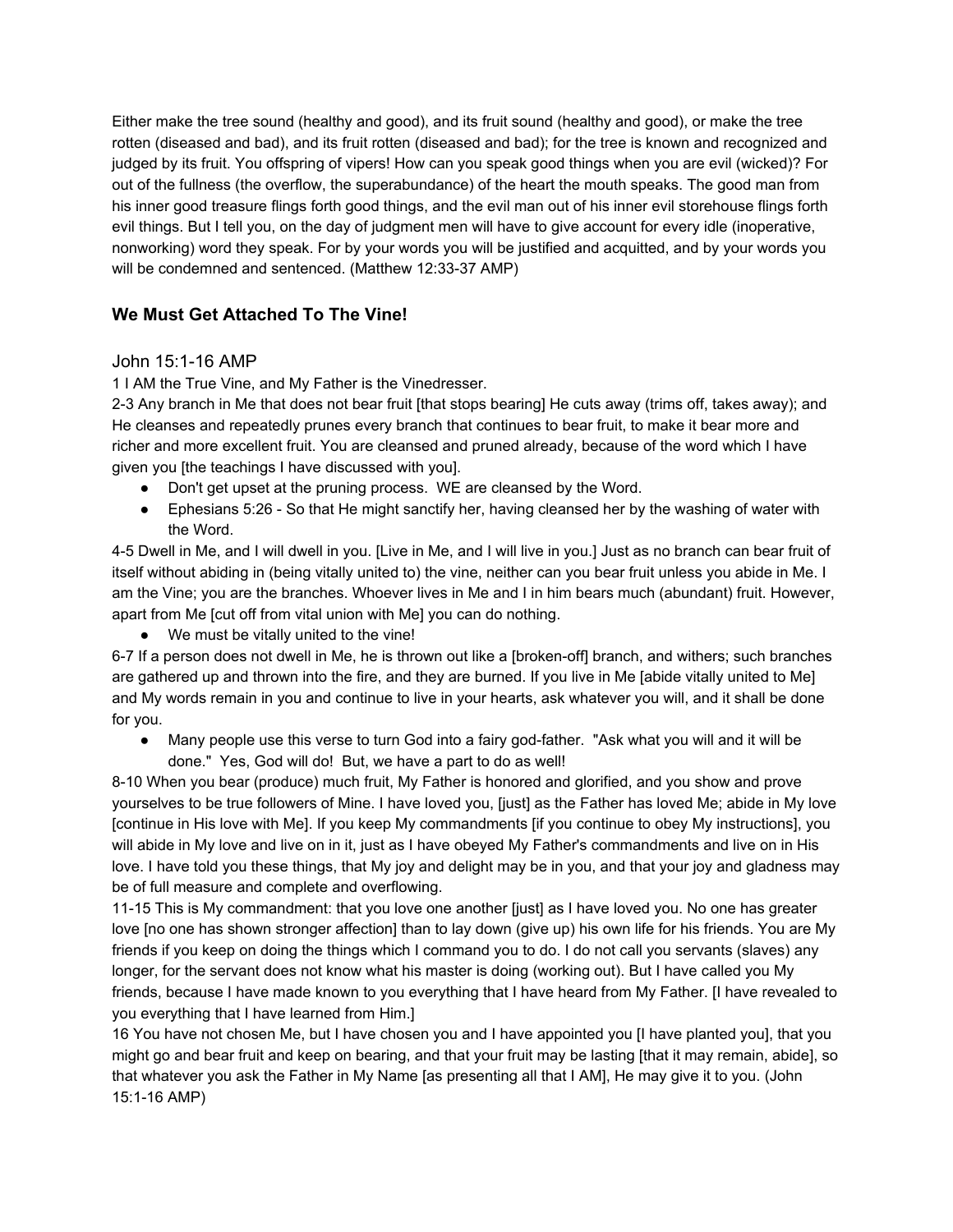# Known By Your Fruit Part 2 - LOVE

Ingredients for a God filled life Pastor Kelly Word

#### Galatians 5:22-25 AMP

But the fruit of the [Holy] Spirit [the work which His presence within accomplishes] is love, joy (gladness), peace, patience (an even temper, forbearance), kindness, goodness (benevolence), faithfulness, Gentleness (meekness, humility), self-control (self-restraint, continence). Against such things there is no law [that can bring a charge]. And those who belong to Christ Jesus (the Messiah) have crucified the flesh (the godless human nature) with its passions and appetites and desires. If we live by the [Holy] Spirit, let us also walk by the Spirit. [If by the Holy Spirit we have our life in God, let us go forward walking in line, our conduct controlled by the Spirit.]

### **We are not known by our intentions. We are known by our fruit!**

#### Luke 6:4346 AMP

For there is no good (healthy) tree that bears decayed (worthless, stale) fruit, nor on the other hand does a decayed (worthless, sickly) tree bear good fruit. For each tree is known and identified by its own fruit; for figs are not gathered from thornbushes, nor is a cluster of grapes picked from a bramblebush. The upright (honorable, intrinsically good) man out of the good treasure [stored] in his heart produces what is upright (honorable and intrinsically good), and the evil man out of the evil storehouse brings forth that which is depraved (wicked and intrinsically evil); for out of the abundance (overflow) of the heart his mouth speaks. Why do you call Me, Lord, Lord, and do not [practice] what I tell you?

#### *3 Greek Words for Love in Biblical Text:*

#### *(( storge ))*

- A deep family affection that comforts us and helps us feel connected to our spiritual family.
- 5359 Philadelpheia fraternal affection, love of the bretheren.
- philostorgos the compound word made up of philos (noun form of phileo) and storge.

#### Romans 12:10 AMP

Love one another with brotherly affection [as members of one family], giving precedence and showing honor to one another.

### *(( agape ))*

- 25 & 26 Agape to love; affection or benevolence; a love-feast; a feast of charity.
- This is commonly known as "THE GOD KIND OF LOVE." Meaning, no matter what someone does, you love them. Your love doesn't change based on feelings or actions.

#### John 3:16 AMP

For God so greatly loved and dearly prized the world that He [even] gave up His only begotten (unique) Son, so that whoever believes in (trusts in, clings to, relies on) Him shall not perish (come to destruction, be lost) but have eternal (everlasting) life.

#### 1 John 4:7-12 AMP

Beloved, let us love one another, for love is (springs) from God; and he who loves [his fellowmen] is begotten (born) of God and is coming [progressively] to know and understand God [to perceive and recognize and get a better and clearer knowledge of Him]. He who does not love has not become acquainted with God [does not and never did know Him], for God is love. In this the love of God was made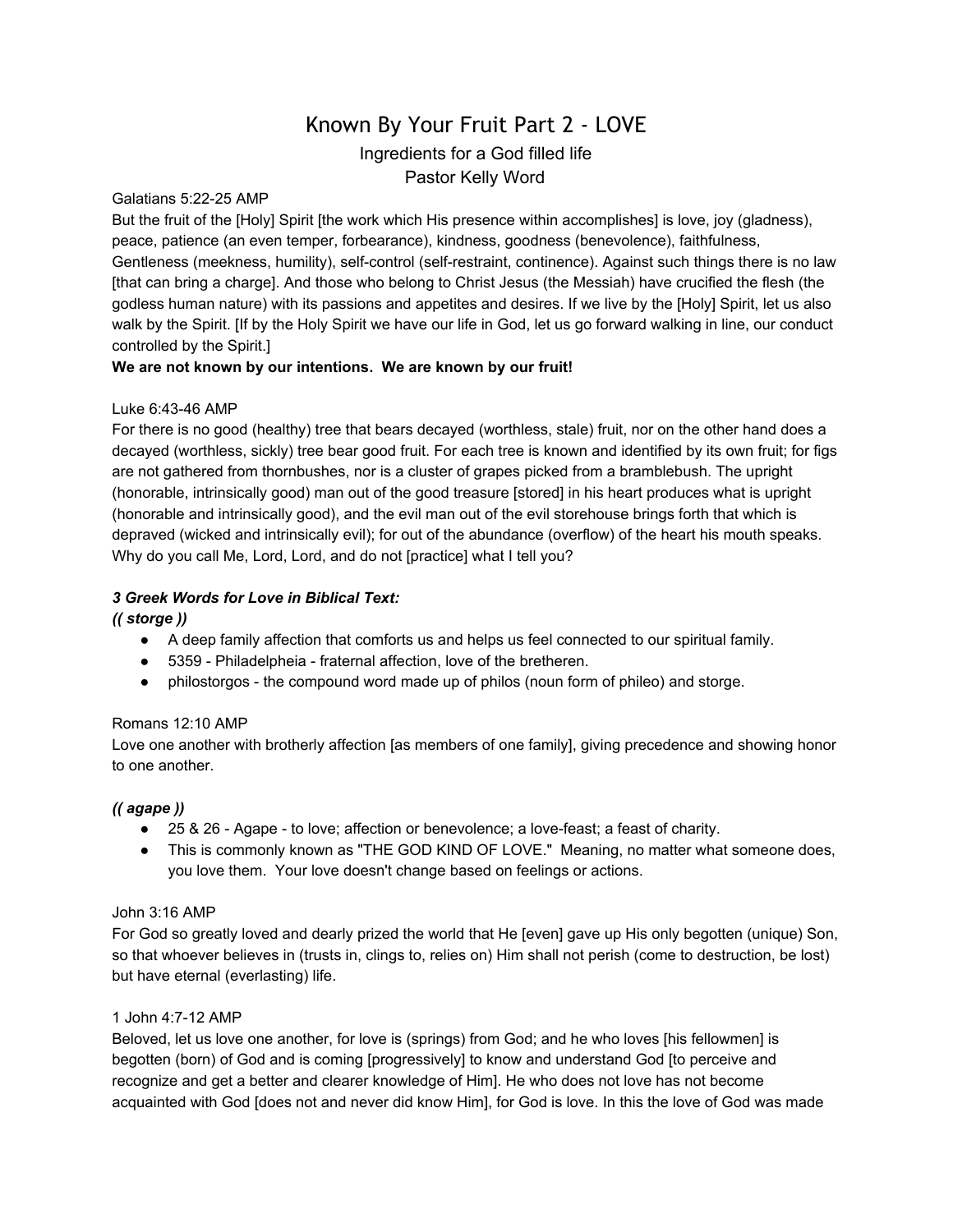manifest (displayed) where we are concerned: in that God sent His Son, the only begotten or unique [Son], into the world so that we might live through Him. In this is love: not that we loved God, but that He loved us and sent His Son to be the propitiation (the atoning sacrifice) for our sins. Beloved, if God loved us so [very much], we also ought to love one another. No man has at any time [yet] seen God. But if we love one another, God abides (lives and remains) in us and His love (that love which is essentially His) is brought to completion (to its full maturity, runs its full course, is perfected) in us!

### Matthew 5:44 AMP

But I tell you, Love your enemies and pray for those who persecute you, [Prov. 25:21, 22.]

● Agape love is related to OBEDIENCE and COMMITMENT, and not necessarily feeling and emotion.

### John 14:21 AMP

The person who has My commands and keeps them is the one who [really] loves Me; and whoever [really] loves Me will be loved by My Father, and I [too] will love him and will show (reveal, manifest) Myself to him. [I will let Myself be clearly seen by him and make Myself real to him.]

John 14:24 AMP

Anyone who does not [really] love Me does not observe and obey My teaching. And the teaching which you hear and heed is not Mine, but [comes] from the Father Who sent Me.

### *(( phileo ))*

● 5368 - to be a friend; to be fond of an individual or an object; have affection for (denoting personal attachment or sentiment or feeling.

### John 21:15 AMP

When they had eaten, Jesus said to Simon Peter, Simon, son of John, do you love (AGAPE) Me more than these [others do–with reasoning, intentional, spiritual devotion, as one loves the Father]? He said to Him, Yes, Lord, You know that I love **(PHILEO)** You [that I have deep, instinctive, personal affection for You, as for a close friend].

He said to him, Feed My lambs. Again He said to him the second time, Simon, son of John, do you love **(AGAPE)**Me [with reasoning, intentional, spiritual devotion, as one loves the Father]? He said to Him, Yes, Lord, You know that I love **(PHILEO)**You [that I have a deep, instinctive, personal affection for You, as for a close friend]. He said to him, Shepherd (tend) My sheep.

He said to him the third time, Simon, son of John, do you love **(PHILEO)**Me [with a deep, instinctive, personal affection for Me, as for a close friend]? Peter was grieved (was saddened and hurt) that He should ask him the third time, Do you love Me? And he said to Him, Lord, You know everything; You know that I love **(PHILEO)** You [that I have a deep, instinctive, personal affection for You, as for a close friend]. Jesus said to him, Feed My sheep.

### John 21:18-22 AMP

I assure you, most solemnly I tell you, when you were young you girded yourself [put on your own belt or girdle] and you walked about wherever you pleased to go. But when you grow old you will stretch out your hands, and someone else will put a girdle around you and carry you where you do not wish to go. He said this to indicate by what kind of death Peter would glorify God. And after this, He said to him, Follow Me! But Peter turned and saw the disciple whom Jesus loved, following–the one who also had leaned back on His breast at the supper and had said, Lord, who is it that is going to betray You? When Peter saw him, he said to Jesus, Lord, what about this man?

Jesus said to him, If I want him to stay (survive, live) until I come, what is that to you? [What concern **is it of yours?] You follow Me!**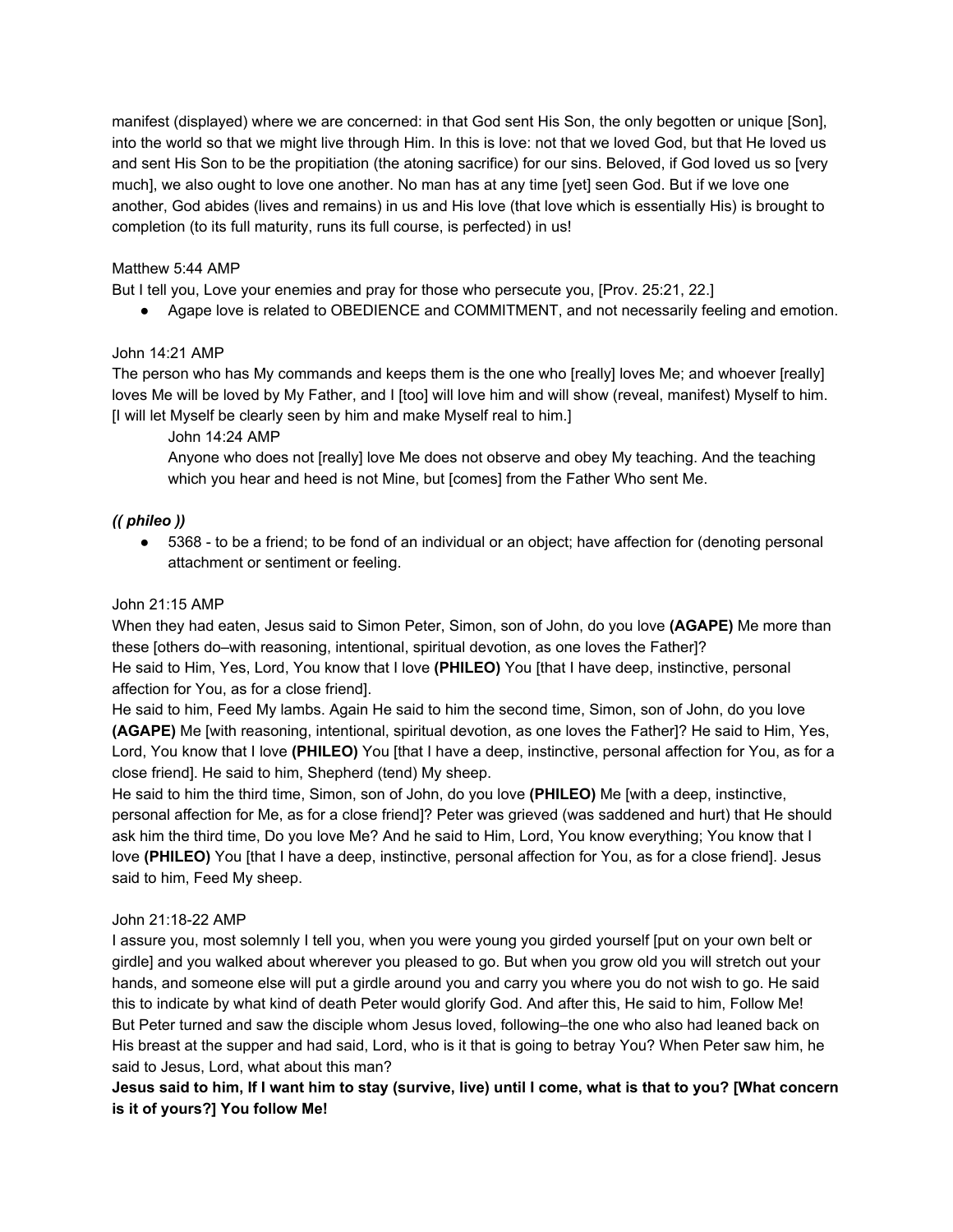# **Known By Your Fruit Part 3 - JOY**

### Ingredients for a God filled life \* Pastor Kelly Word

#### Galatians 5:22-25 AMP

But the fruit of the [Holy] Spirit [the work which His presence within accomplishes] is love, joy (gladness), peace, patience (an even temper, forbearance), kindness, goodness (benevolence), faithfulness, Gentleness (meekness, humility), self-control (self-restraint, continence). Against such things there is no law [that can bring a charge]. And those who belong to Christ Jesus (the Messiah) have crucified the flesh (the godless human nature) with its passions and appetites and desires. If we live by the [Holy] Spirit, let us also walk by the Spirit. [If by the Holy Spirit we have our life in God, let us go forward walking in line, our conduct controlled by the Spirit.]

#### **We are not known by our intentions. We are known by our fruit!**

#### *Hebrew:*

8057: Simchah (sim-khaw): glee, exceeding gladness, festival; mirth, pleasure, rejoicing.

7440-7442: Rinnah (rin-naw): a creaking shrill sound; shout of joy, cry of gladness, joy proclamation, rejoicing shouting; singing.

8342: sason: cheerfulness, welcome; rejoicing

4885: masaws (mawsoce): delight; the feeling of joy

#### *Greek:*

5479: Chara (khar-ah): cheerfulness; calm delight; gladness

Joy is setting the soul upon the top of a pinnacle; it is the cream of the sincere milk of the Word. Spiritual joy is a sweet and delightful passion, arising from the apprehension and feeling of some good, whereby the soul is supported under present troubles and fenced against future fear. – Patti M. Hummel, Glorifying God

#### **Joy Comes When We Feel Secure In the Lord!**

 $\bullet$  Psalm 4:6-8 AMP

Many say, Oh, that we might see some good! Lift up the light of Your countenance upon us, O Lord. You have put more joy and rejoicing in my heart than [they know] when their wheat and new wine have yielded abundantly. In peace I will both lie down and sleep, for You, Lord, alone make me dwell in safety and confident trust.

#### **Joy Comes When Our Life is in Christ!**

 $\bullet$  Psalm 33:20-22 AMP

Our inner selves wait [earnestly] for the Lord; He is our Help and our Shield. For in Him does our heart rejoice, because we have trusted (relied on and been confident) in His holy name. Let Your mercy and loving-kindness, O Lord, be upon us, in proportion to our waiting and hoping for You.

• Romans 15:13 AMP

May the God of your hope so fill you with all joy and peace in believing [through the experience of your faith] that by the power of the Holy Spirit you may abound and be overflowing (bubbling over) with hope.

● Psalm 28:7 AMP

The Lord is my Strength and my [impenetrable] Shield; my heart trusts in, relies on, and confidently leans on Him, and I am helped; therefore my heart greatly rejoices, and with my song will I praise Him.

### **Joy Comes When We Have Wisdom From God!**

 $\bullet$  Psalm 16:7-9 AMP

I will bless the Lord, Who has given me counsel; yes, my heart instructs me in the night seasons. I have set the Lord continually before me; because He is at my right hand, I shall not be moved. Therefore my heart is glad and my glory [my inner self] rejoices; my body too shall rest and confidently dwell in safety,

 $\bullet$  Psalm 16:11 AMP

You will show me the path of life; in Your presence is fullness of joy, at Your right hand there are pleasures forevermore.  $[Acts 2:25-28, 31.]$ 

### **Joy Comes & Brings Health & Strength With It!**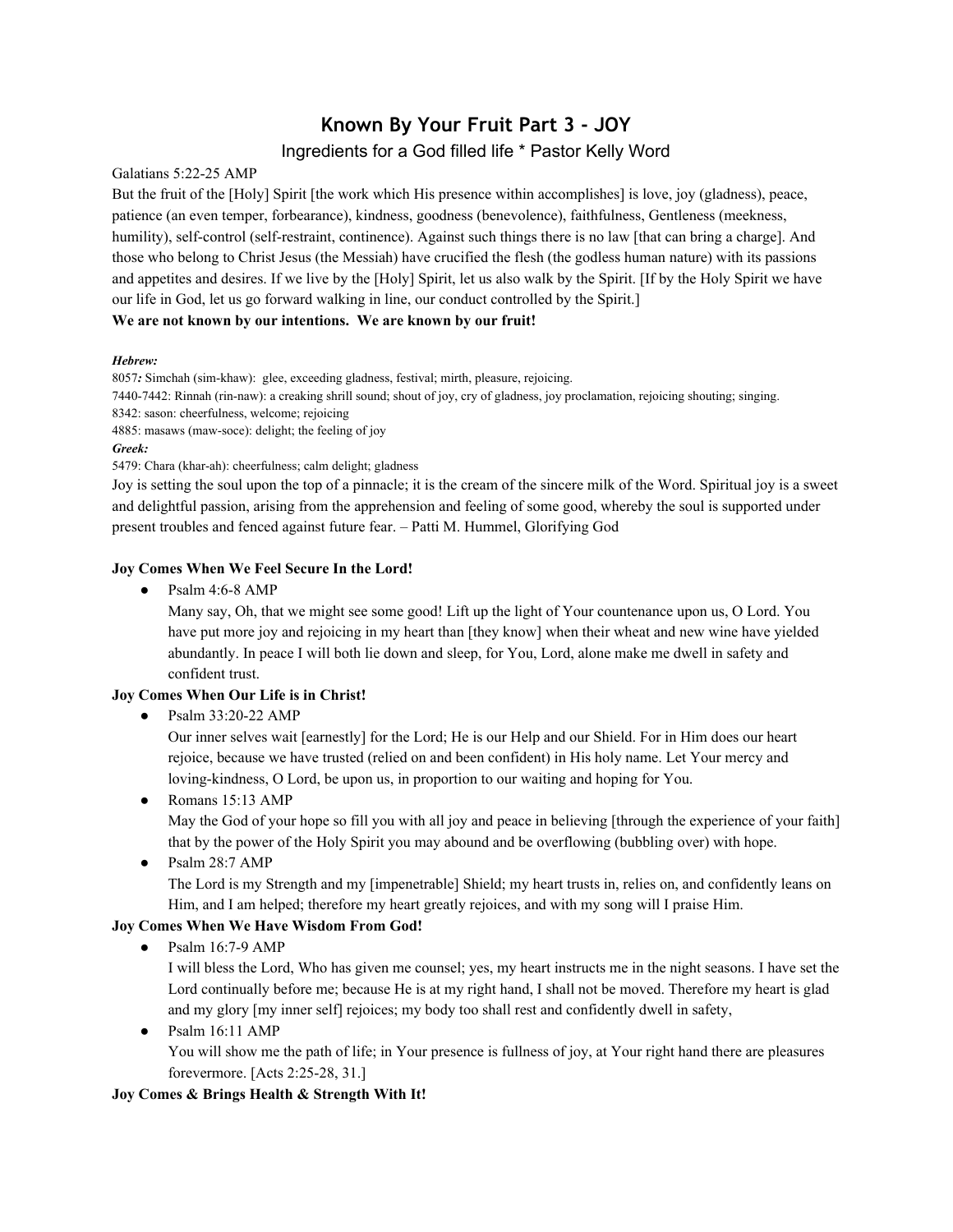• Proverbs 17:22 AMP

A happy heart is good medicine and a cheerful mind works healing, but a broken spirit dries up the bones. [Prov. 12:25; 15:13, 15.]

- Romans 15:32 AMP (We must make time for refreshing and joy!) So that by God's will I may subsequently come to you with joy (with a happy heart) and be refreshed [by the interval of rest] in your company.
- Nehemiah 8:10 AMP Then [Ezra] told them, Go your way, eat the fat, drink the sweet drink, and send portions to him for whom nothing is prepared; for this day is holy to our Lord. And be not grieved and depressed, for the joy of the Lord is your strength and stronghold.

### **Joy Comes Continually If We Will Choose It!**

- 1 Thessalonians 5:18 AMP
	- Be happy [in your faith] and rejoice and be glad-hearted continually (always);
- Psalm 118:24 KJV

This is the day which the Lord hath made; we will rejoice and be glad in it.

 $\bullet$  Colossians 1:10-12 AMP

That you may walk (live and conduct yourselves) in a manner worthy of the Lord, fully pleasing to Him and desiring to please Him in all things, bearing fruit in every good work and steadily growing and increasing in and by the knowledge of God [with fuller, deeper, and clearer insight, acquaintance, and recognition]. [We pray] that you may be invigorated and strengthened with all power according to the might of His glory, [to exercise] every kind of endurance and patience (perseverance and forbearance) with joy, Giving thanks to the Father, Who has qualified and made us fit to share the portion which is the inheritance of the saints (God's holy people) in the Light.

### **Joy Comes On Purpose Despite Circumstances!**

● Romans 12:12 AMP

Rejoice and exult in hope; be steadfast and patient in suffering and tribulation; be constant in prayer.

● James 1:2 AMP

Consider it wholly joyful, my brethren, whenever you are enveloped in or encounter trials of any sort or fall into various temptations.

- Philippians 4:4 AMP Rejoice in the Lord always [delight, gladden yourselves in Him]; again I say, Rejoice! [Ps. 37:4.]
- 2 Corinthians 7:4 AMP

I have great boldness and free and fearless confidence and cheerful courage toward you; my pride in you is great. I am filled [brimful] with the comfort [of it]; with all our tribulation and in spite of it, [I am filled with comfort] I am overflowing with joy.

● Psalm 30:5; 11 AMP

For His anger is but for a moment, but His favor is for a lifetime or in His favor is life. Weeping may endure for a night, but joy comes in the morning. [II Cor. 4:17.]

11 You have turned my mourning into dancing for me; You have put off my sackcloth and girded me with gladness,

 $\bullet$  Acts 16:22-25 AMP

The crowd [also] joined in the attack upon them, and the rulers tore the clothes off of them and commanded that they be beaten with rods. And when they had struck them with many blows, they threw them into prison, charging the jailer to keep them safely. He, having received [so strict a] charge, put them into the inner prison (the dungeon) and fastened their feet in the stocks. But about midnight, as Paul and Silas were praying and singing hymns of praise to God, and the [other] prisoners were listening to them,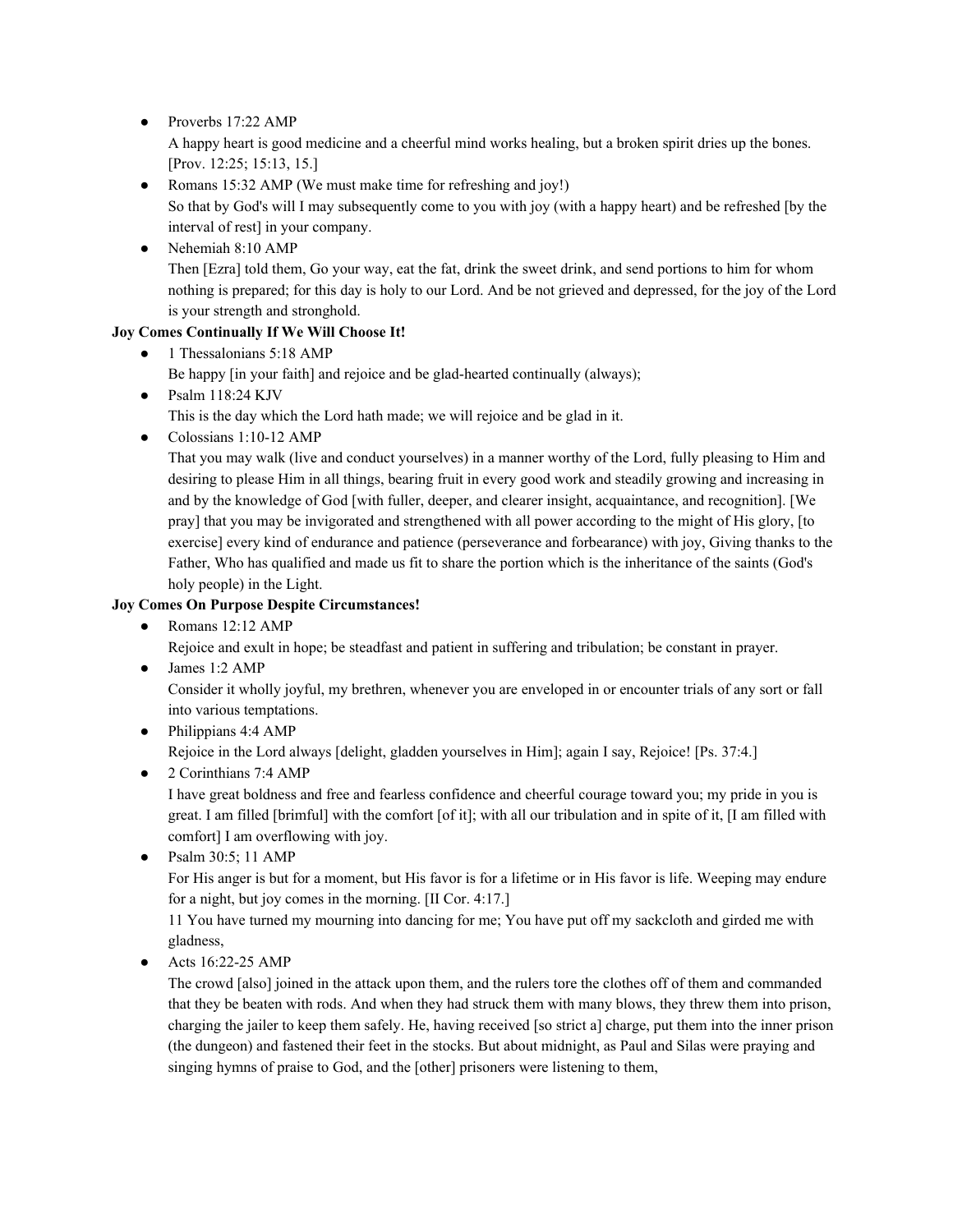## **Known By Your Fruit Part 4 - PEACE**

### Ingredients for a God filled life \* Pastor Kelly Word

Galatians 5:22-25 AMP

But the fruit of the [Holy] Spirit [the work which His presence within accomplishes] is love, joy (gladness), peace, patience (an even temper, forbearance), kindness, goodness (benevolence), faithfulness, Gentleness (meekness, humility), self-control (self-restraint, continence). Against such things there is no law [that can bring a charge]. And those who belong to Christ Jesus (the Messiah) have crucified the flesh (the godless human nature) with its passions and appetites and desires. If we live by the [Holy] Spirit, let us also walk by the Spirit. [If by the Holy Spirit we have our life in God, let us go forward walking in line, our conduct controlled by the Spirit.]

#### **We are not known by our intentions. We are known by our fruit!** *Hebrew:*

7965: Shalowm (shaw-lowme) or Shalom - safe; well, happy, friendly; welfare; health, prosperity, peace, favor, good health, perfect, such as be at peace, rest, all is well.

#### *Greek:*

1515: Eirene (iraynay) from a primary verb eiro (to join); peace; prosperity; oneness, peace, quietness, rest, to be set at one again. **Peace: Wholeness, Completeness, Nothing Missing, Nothing Broken, Nothing Lacking Satisfaction.**

### **What Must I do to have Peace?**

### **(( Shun Worry & Fear ))**

● Isaiah 12:2 AMP

Behold, God, my salvation! I will trust and not be afraid, for the Lord God is my strength and song; yes, He has become my salvation.

 $\bullet$  Isaiah 41:10 AMP

Fear not [there is nothing to fear], for I am with you; do not look around you in terror and be dismayed, for I am your God. I will strengthen and harden you to difficulties, yes, I will help you; yes, I will hold you up and retain you with My [victorious] right hand of rightness and justice.

● Philippians 4:6 AMP

Do not fret or have any anxiety about anything, but in every circumstance and in everything, by prayer and petition (definite requests), with thanksgiving, continue to make your wants known to God.

 $\bullet$  1 Peter 5:7-9 AMP

Casting the whole of your care [all your anxieties, all your worries, all your concerns, once and for all] on Him, for He cares for you affectionately and cares about you watchfully. [Ps. 55:22.] Be well balanced (temperate, sober of mind), be vigilant and cautious at all times; for that enemy of yours, the devil, roams around like a lion roaring [in fierce hunger], seeking someone to seize upon and devour. Withstand him; be firm in faith [against his onset–rooted, established, strong, immovable, and determined], knowing that the same (identical) sufferings are appointed to your brotherhood (the whole body of Christians) throughout the world.

• Matthew  $6:25-34$  AMP

Therefore I tell you, stop being perpetually uneasy (anxious and worried) about your life, what you shall eat or what you shall drink; or about your body, what you shall put on. Is not life greater [in quality] than food, and the body [far above and more excellent] than clothing? Look at the birds of the air; they neither sow nor reap nor gather into barns, and yet your heavenly Father keeps feeding them. Are you not worth much more than they? And who of you by worrying and being anxious can add one unit of measure (cubit) to his stature or *to the span of his life?* [Ps. 39:57.] And why should you be anxious about clothes? Consider the lilies of the field and learn thoroughly how they grow; they neither toil nor spin. Yet I tell you, even Solomon in all his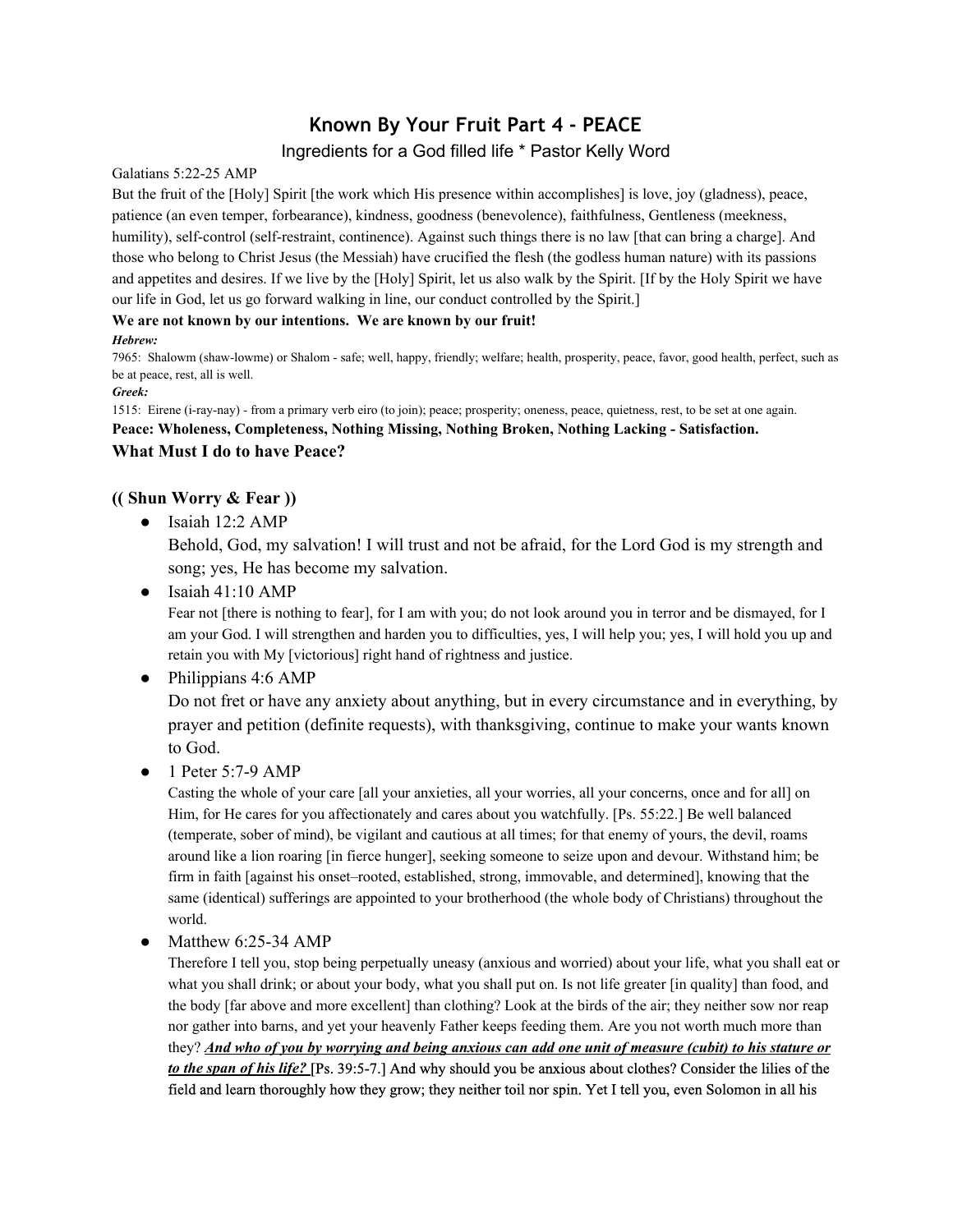magnificence (excellence, dignity, and grace) was not arrayed like one of these. [I Kings 10:47.] But if God so clothes the grass of the field, which today is alive and green and tomorrow is tossed into the furnace, will He not much more surely clothe you, O you of little faith? Therefore do not worry and be anxious, saying, What are we going to have to eat? or, What are we going to have to drink? or, What are we going to have to wear? For the Gentiles (heathen) wish for and crave and diligently seek all these things, and your heavenly Father knows well that you need them all. But seek (aim at and strive after) first of all His kingdom and His righteousness (His way of doing and being right), and then all these things taken together will be given you besides. So do not worry or be anxious about tomorrow, for tomorrow will have worries and anxieties of its own. Sufficient for each day is its own trouble.

## **(( Keep Our Minds Fixed In / On Christ ))**

• 1 Corinthians 14:33 KJV

For God is not the author of confusion, but of peace, as in all churches of the saints.

- 2 Thessalonians 3:16 AMP Now may the Lord of peace Himself grant you His peace (the peace of His kingdom) at all times and in all ways [under all circumstances and conditions, whatever comes]. The Lord [be] with you all.
- $\bullet$  John 16:33 AMP

I have told you these things, so that in Me you may have [perfect] peace and confidence. In the world you have tribulation and trials and distress and frustration; but be of good cheer [take courage; be confident, certain, undaunted]! For I have overcome the world. [I have deprived it of power to harm you and have conquered it for you.]

● Romans 15:13 AMP

May the God of your hope so fill you with all joy and peace in believing [through the experience of your faith] that by the power of the Holy Spirit you may abound and be overflowing (bubbling over) with hope.

● Psalm 4:8 AMP

In peace I will both lie down and sleep, for You, Lord, alone make me dwell in safety and confident trust.

 $\bullet$  Philippians 4:7-9 AMP

And God's peace [shall be yours, that tranquil state of a soul assured of its salvation through Christ, and so fearing nothing from God and being content with its earthly lot of whatever sort that is, that peace] which transcends all understanding shall garrison and mount guard over your hearts and minds in Christ Jesus. For the rest, brethren, whatever is true, whatever is worthy of reverence and is honorable and seemly, whatever is just, whatever is pure, whatever is lovely and lovable, whatever is kind and winsome and gracious, if there is any virtue and excellence, if there is anything worthy of praise, think on and weigh and take account of these things [fix your minds on them]. Practice what you have learned and received and heard and seen in me, and model your way of living on it, and the God of peace (of untroubled, undisturbed well-being) will be with you.

• Proverbs 16:7 AMP

When a man's ways please the Lord, He makes even his enemies to be at peace with him.

● Romans 8:6 AMP

Now the mind of the flesh [which is sense and reason without the Holy Spirit] is death [death that comprises all the miseries arising from sin, both here and hereafter]. But the mind of the [Holy] Spirit is life and [soul] peace [both now and forever].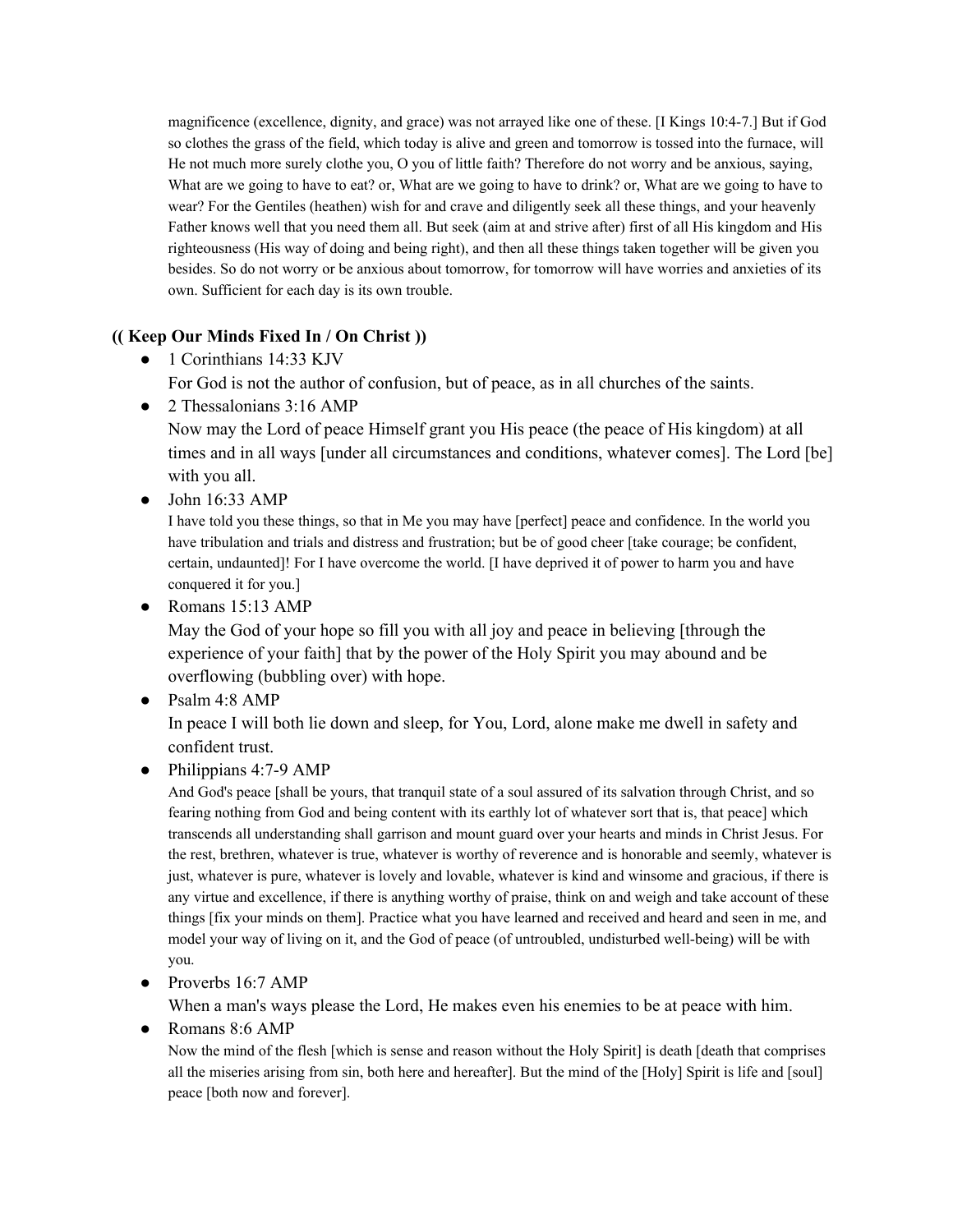● Isaiah 54:10 AMP

For though the mountains should depart and the hills be shaken or removed, yet My love and kindness shall not depart from you, nor shall My covenant of peace and completeness be removed, says the Lord, Who has compassion on you.

• Psalm 119:165 AMP

Great peace have they who love Your law; nothing shall offend them or make them stumble. [Prov. 3:2; Isa. 32:17.]

 $\bullet$  Isaiah 32:17 AMP

And the effect of righteousness will be peace [internal and external], and the result of righteousness will be quietness and confident trust forever.

## **(( Pursue It!! ))**

 $\bullet$  1 Peter 3:11 AMP

Let him turn away from wickedness and shun it, and let him do right. Let him search for peace (harmony; undisturbedness from fears, agitating passions, and moral conflicts) and seek it eagerly. **[Do not merely desire peaceful relations with God, with your fellowmen, and with yourself, but pursue, go after them!]**

• Matthew 5:9 AMP

Blessed (enjoying enviable happiness, spiritually prosperous–with life-joy and satisfaction in God's favor and salvation, regardless of their outward conditions) are the **makers and maintainers of peace**, for they shall be called the sons of God!

- Hebrews 12:14 AMP Strive to live in peace with everybody and pursue that consecration and holiness without which no one will [ever] see the Lord.
- Romans 12:18 AMP

## **If possible, as far as it depends on you, live at peace with everyone.**

• Proverbs 12:20 AMP

Deceit is in the hearts of those who devise evil, but for the counselors of peace there is joy.

● Colossians 3:15 AMP

And let the peace (soul harmony which comes) from Christ rule (act as umpire continually) in your hearts [deciding and settling with finality all questions that arise in your minds, in that peaceful state] to which as [members of Christ's] one body you were also called [to live]. And be thankful (appreciative), [giving praise] to God always].

● Romans 14:19 AMP

So let us then definitely aim for and eagerly pursue what makes for harmony and for mutual upbuilding (edification and development) of one another.

 $\bullet$  James 3:18 AMP

And the harvest of righteousness (of conformity to God's will in thought and deed) is [the fruit of the seed] sown in peace by those who work for and make peace [in themselves and in others, that peace which means concord, agreement, and harmony between individuals, with undisturbedness, in a peaceful mind free from fears and agitating passions and moral conflicts].

 $\bullet$  Psalm 34:14 AMP

**Depart from evil and do good; seek, inquire for, and crave peace and pursue (go after) it!**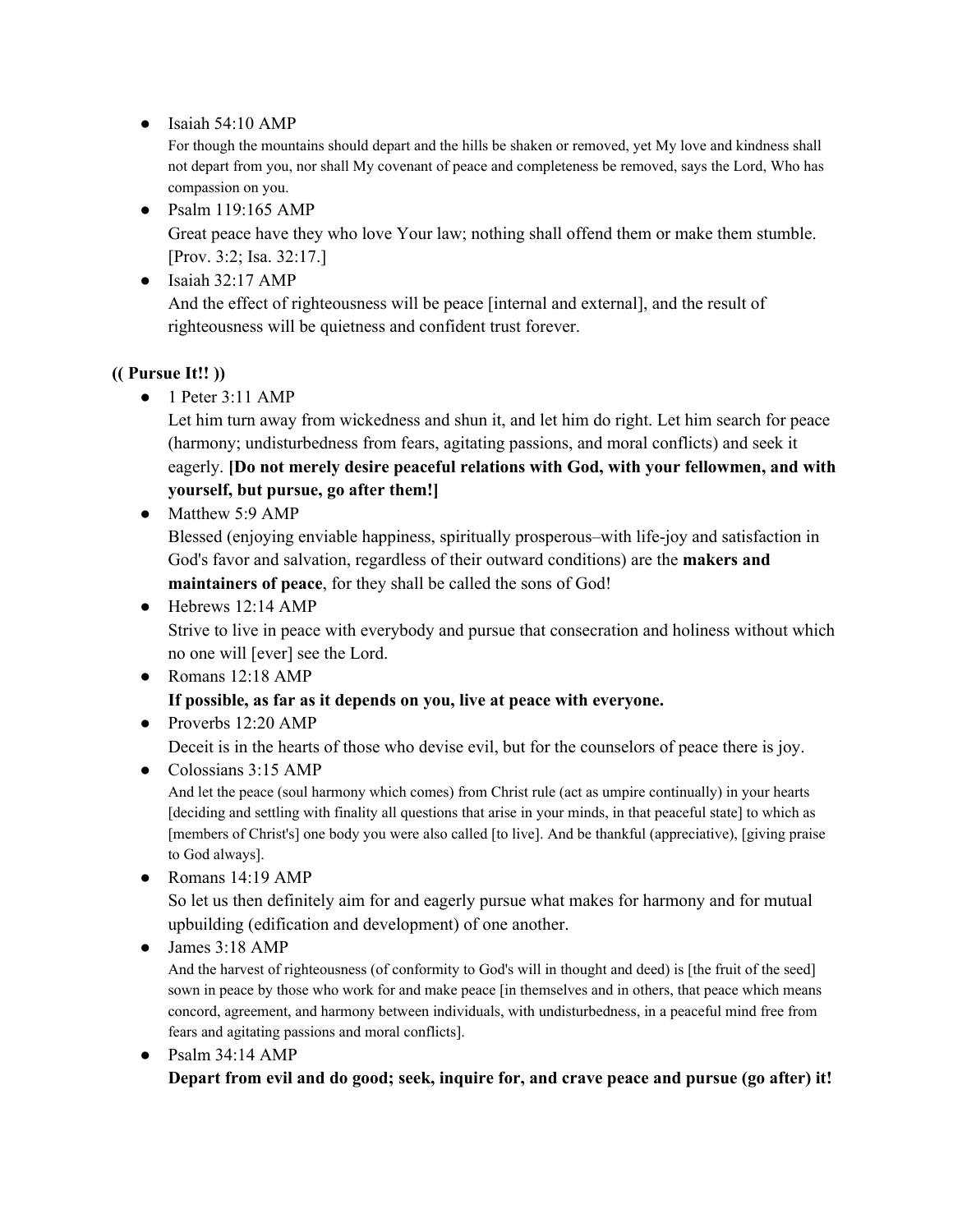## **Known By Your Fruit Part 5 - LONGSUFFERING**

### Ingredients for a God filled life \* Pastor Kelly Word

#### Galatians 5:22-25 AMP

But the fruit of the [Holy] Spirit [the work which His presence within accomplishes] is love, joy (gladness), peace, patience (an even temper, forbearance), kindness, goodness (benevolence), faithfulness, Gentleness (meekness, humility), self-control (self-restraint, continence). Against such things there is no law [that can bring a charge]. And those who belong to Christ Jesus (the Messiah) have crucified the flesh (the godless human nature) with its passions and appetites and desires. If we live by the [Holy] Spirit, let us also walk by the Spirit. [If by the Holy Spirit we have our life in God, let us go forward walking in line, our conduct controlled by the Spirit.]

#### **We are not known by our intentions. We are known by our fruit!** *Greek:*

3114: makrothumeo (mak-roth-oo-meh-o) - to be long spirited; forbearing; patient; bear (suffer) long, be longsuffering, have (long) patience, be patient, patiently endure.

3115: makrothumia (mak-roth-oo-mee-ah) - forbearance; fortitude: patience.

Dictionary: enduring injury, trouble, or provocation long and patiently.

#### **What the Bible Says About Suffering Long:**

 $\bullet$  2 Corinthians 6:3-10

We put no obstruction in anybody's way [we give no offense in anything], so that no fault may be found and [our] ministry blamed and discredited. But we commend ourselves in every way as [true] servants of God: through great endurance, in tribulation and suffering, in hardships and privations, in sore straits and calamities, In beatings, imprisonments, riots, labors, sleepless watching, hunger; By innocence and purity, knowledge and spiritual insight, longsuffering and patience, kindness, in the Holy Spirit, in unfeigned love; By [speaking] the word of truth, in the power of God, with the weapons of righteousness for the right hand [to attack] and for the left hand [to defend]; Amid honor and dishonor; in defaming and evil report and in praise and good report. [We are branded] as deceivers (impostors), and [yet vindicated as] truthful and honest. [We are treated] as unknown and ignored [by the world], and [yet we are] well-known and recognized [by God and His people]; as dying, and yet here we are alive; as chastened by suffering and [yet] not killed; As grieved and mourning, yet [we are] always rejoicing; as poor [ourselves, yet] bestowing riches on many; as having nothing, and [yet in reality] possessing all things.

Ephesians 4:2-3 AMP

Living as becomes you] with complete lowliness of mind (humility) and meekness (unselfishness, gentleness, mildness), with patience, bearing with one another and making allowances because you love one another. Be eager and strive earnestly to guard and keep the harmony and oneness of [and produced by] the Spirit in the binding power of peace.

 $\bullet$  Colossians 1:10-11 KJV

That ye might walk worthy of the Lord unto all pleasing, being fruitful in every good work, and increasing in the knowledge of God; Strengthened with all might, according to his glorious power, unto all patience and longsuffering with joyfulness;

 $\bullet$  Colossians 3:12-13 AMP

Clothe yourselves therefore, as God's own chosen ones (His own picked representatives), [who are] purified and holy and well-beloved [by God Himself, by putting on behavior marked by] tenderhearted pity and mercy, kind feeling, a lowly opinion of yourselves, gentle ways, [and] patience [which is tireless and long-suffering, and has the power to endure whatever comes, with good temper]. Be gentle and forbearing with one another and, if one has a difference (a grievance or complaint) against another, readily pardoning each other; even as the Lord has [freely] forgiven you, so must you also [forgive].

2 Timothy 4:2-3 AMP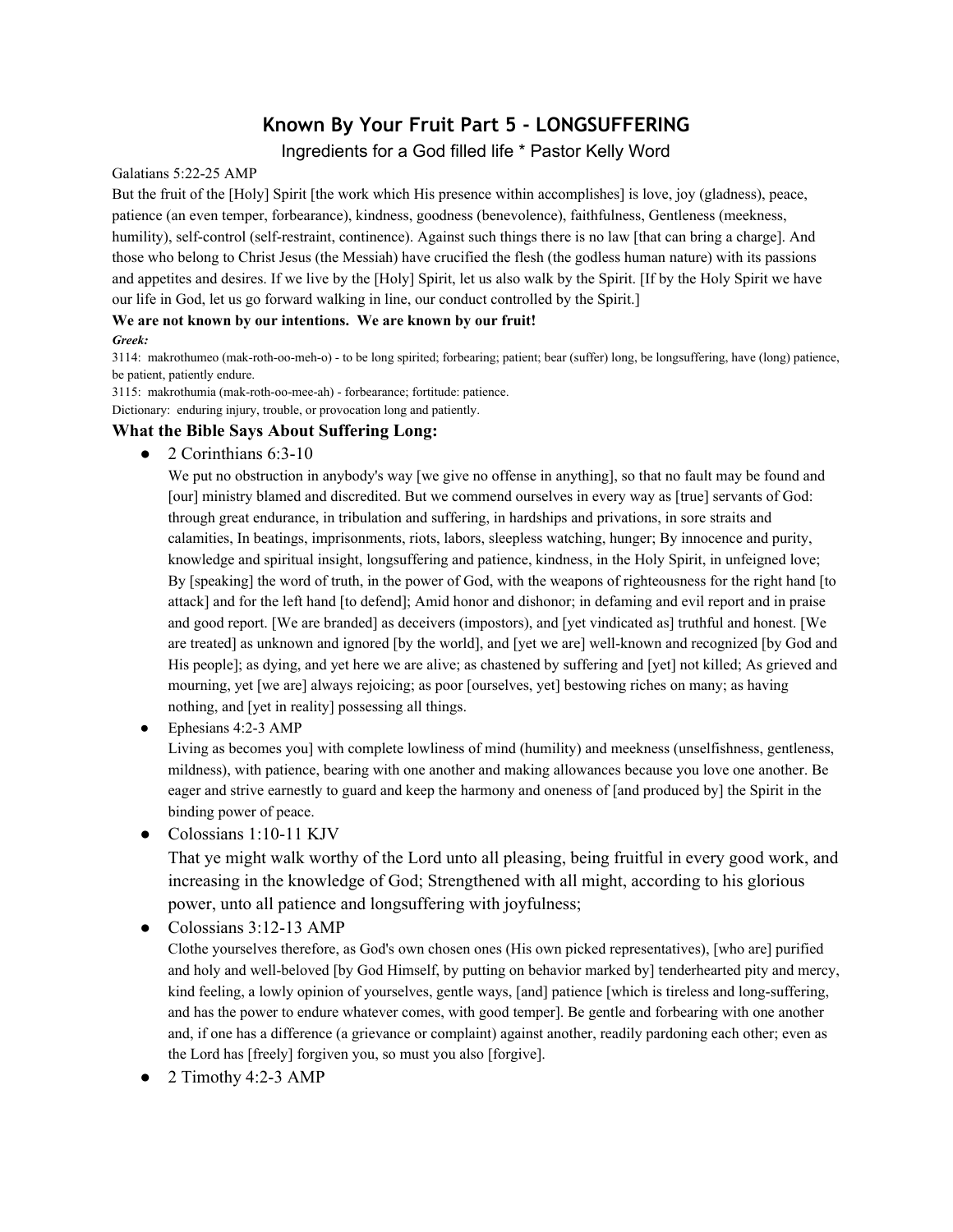Herald and preach the Word! Keep your sense of urgency [stand by, be at hand and ready], whether the opportunity seems to be favorable or unfavorable. [Whether it is convenient or inconvenient, whether it is welcome or unwelcome, you as preacher of the Word are to show people in what way their lives are wrong.] And convince them, rebuking and correcting, warning and urging and encouraging them, being unflagging and inexhaustible in patience and teaching. For the time is coming when [people] will not tolerate (endure) sound and wholesome instruction, but, having ears itching [for something pleasing and gratifying], they will gather to themselves one teacher after another to a considerable number, chosen to satisfy their own liking and to foster the errors they hold,

### **Patience**

The quality of being patient, as the bearing of provocation, annoyance, misfortune, or pain, without complaint, loss of temper, irritation, or the like; the ability or willingness to suppress restlessness or annoyance when confronted with delay; quiet, steady perseverance; even-tempered care; diligence.

- $\bullet$  Luke 21:19 AMP By your steadfastness and patient endurance you shall win the true life of your souls.
- Romans  $5:3-4$  AMP

Moreover [let us also be full of joy now!] let us exult and triumph in our troubles and rejoice in our sufferings, knowing that pressure and affliction and hardship produce patient and unswerving endurance. And endurance (fortitude) develops maturity of character (approved faith and tried integrity). And character [of this sort] produces [the habit of] joyful and confident hope of eternal salvation.

● Romans 15:4 AMP

For whatever was thus written in former days was written for our instruction, that by [our steadfast and patient] endurance and the encouragement [drawn] from the Scriptures we might hold fast to and cherish hope.

 $\bullet$  Hebrews 10:36 AMP

For you have need of steadfast patience and endurance, so that you may perform and fully accomplish the will of God, and thus receive and carry away [and enjoy to the full] what is promised.

● Hebrews 12:1 AMP

THEREFORE THEN, since we are surrounded by so great a cloud of witnesses [who have borne testimony to the Truth], let us strip off and throw aside every encumbrance (unnecessary weight) and that sin which so readily (deftly and cleverly) clings to and entangles us, and let us run with patient endurance and steady and active persistence the appointed course of the race that is set before us,

 $\bullet$  James 1:3 AMP

Be assured and understand that the trial and proving of your faith bring out endurance and steadfastness and patience.

● James 5:8 AMP

So you also must be patient. Establish your hearts [strengthen and confirm them in the final certainty], for the coming of the Lord is very near.

**This week, study the book of Job.**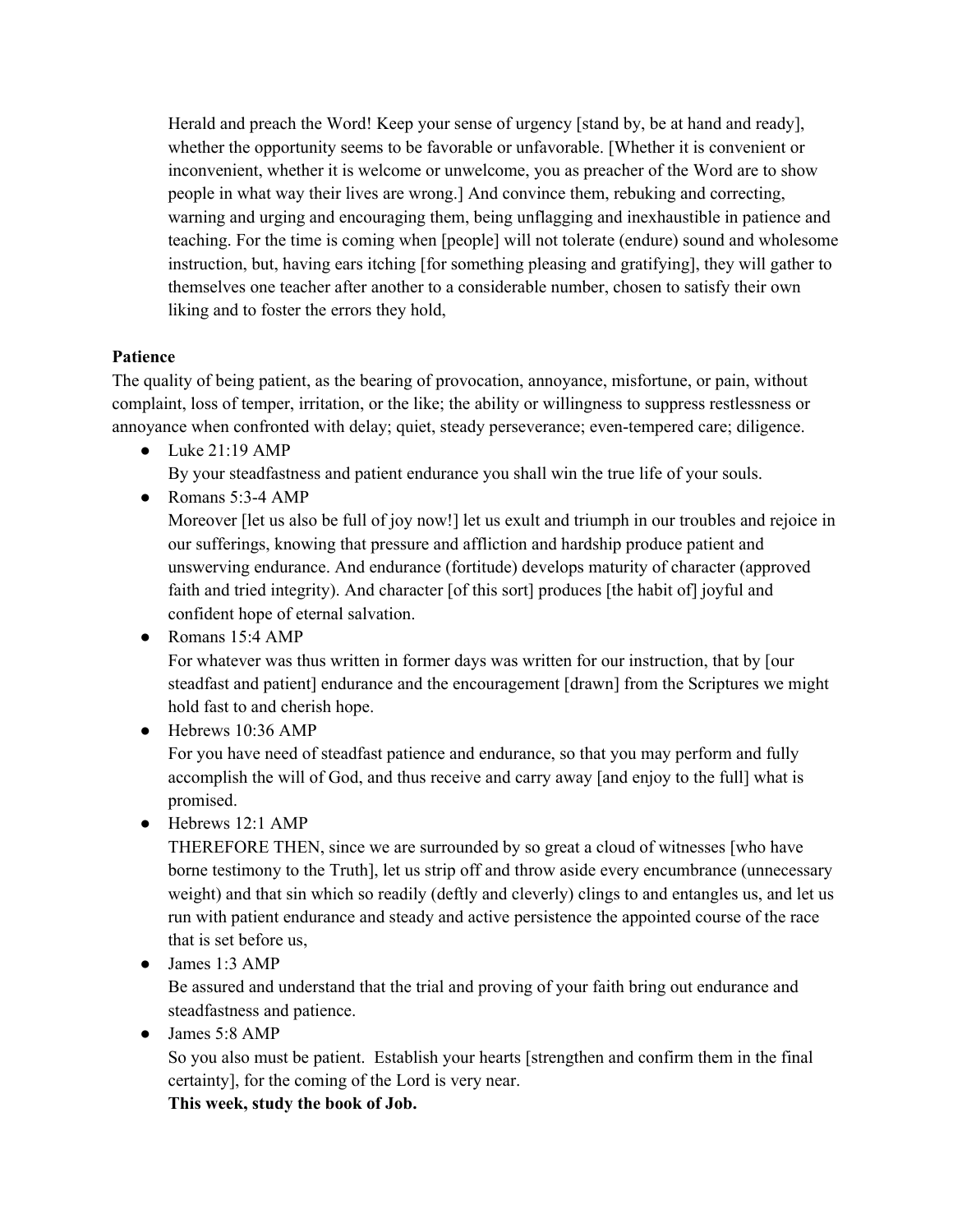# **Known By Your Fruit Part 6- GENTLENESS**

### Ingredients for a God filled life \* Pastor Kelly Word

#### Galatians 5:22-25 AMP

But the fruit of the [Holy] Spirit [the work which His presence within accomplishes] is love, joy (gladness), peace, patience (an even temper, forbearance), kindness, goodness (benevolence), faithfulness, Gentleness (meekness, humility), self-control (self-restraint, continence). Against such things there is no law [that can bring a charge]. And those who belong to Christ Jesus (the Messiah) have crucified the flesh (the godless human nature) with its passions and appetites and desires. If we live by the [Holy] Spirit, let us also walk by the Spirit. [If by the Holy Spirit we have our life in God, let us go forward walking in line, our conduct controlled by the Spirit.]

#### **We are not known by our intentions. We are known by our fruit!** *Greek:*

5544: chrestotes (khraystotace): from 5543 usefulness, excellence in character or demeanor gentleness, goodness, kindness. Dictionary: kindly; amiable, not severe, rough or violent; mild; moderate; polite; refined.

### **What the Bible Says About Gentleness:**

 $\bullet$  Titus 3:1-2 AMP

REMIND PEOPLE to be submissive to [their] magistrates and authorities, to be obedient, to be prepared and willing to do any upright and honorable work, To slander or abuse or speak evil of no one, to avoid being contentious, to be forbearing (yielding, gentle, and conciliatory), and to show unqualified courtesy toward everybody.

 $\bullet$  2 Timothy 2:24-26 AMP

And the servant of the Lord must not be quarrelsome (fighting and contending). Instead, he must be kindly to everyone and mild-tempered [preserving the bond of peace]; he must be a skilled and suitable teacher, patient and forbearing and willing to suffer wrong. He must correct his opponents with courtesy and gentleness, in the hope that God may grant that they will repent and come to know the Truth [that they will perceive and recognize and become accurately acquainted with and acknowledge it], And that they may come to their senses [and] escape out of the snare of the devil, having been held captive by him, [henceforth] to do His [God's] will.

 $\bullet$  James 3:17-18 AMP

But the wisdom from above is first of all pure (undefiled); then it is peace-loving, courteous (considerate, gentle). [It is willing to] yield to reason, full of compassion and good fruits; it is wholehearted and straightforward, impartial and unfeigned (free from doubts, wavering, and insincerity). And the harvest of righteousness (of conformity to God's will in thought and deed) is [the fruit of the seed] sown in peace by those who work for and make peace [in themselves and in others, that peace which means concord, agreement, and harmony between individuals, with undisturbedness, in a peaceful mind free from fears and agitating passions and moral conflicts].

● Galatians 6:1 AMP

BRETHREN, IF any person is overtaken in misconduct or sin of any sort, you who are spiritual [who are responsive to and controlled by the Spirit] should set him right and restore and reinstate him, without any sense of superiority and with all gentleness, keeping an attentive eye on yourself, lest you should be tempted also.]

 $\bullet$  Matthew 11:28-30 AMP

Come to Me, all you who labor and are heavyladen and overburdened, and I will cause you to rest. [I will ease and relieve and refresh your souls.] Take My yoke upon you and learn of Me, for I am gentle (meek) and humble (lowly) in heart, and you will find rest (relief and ease and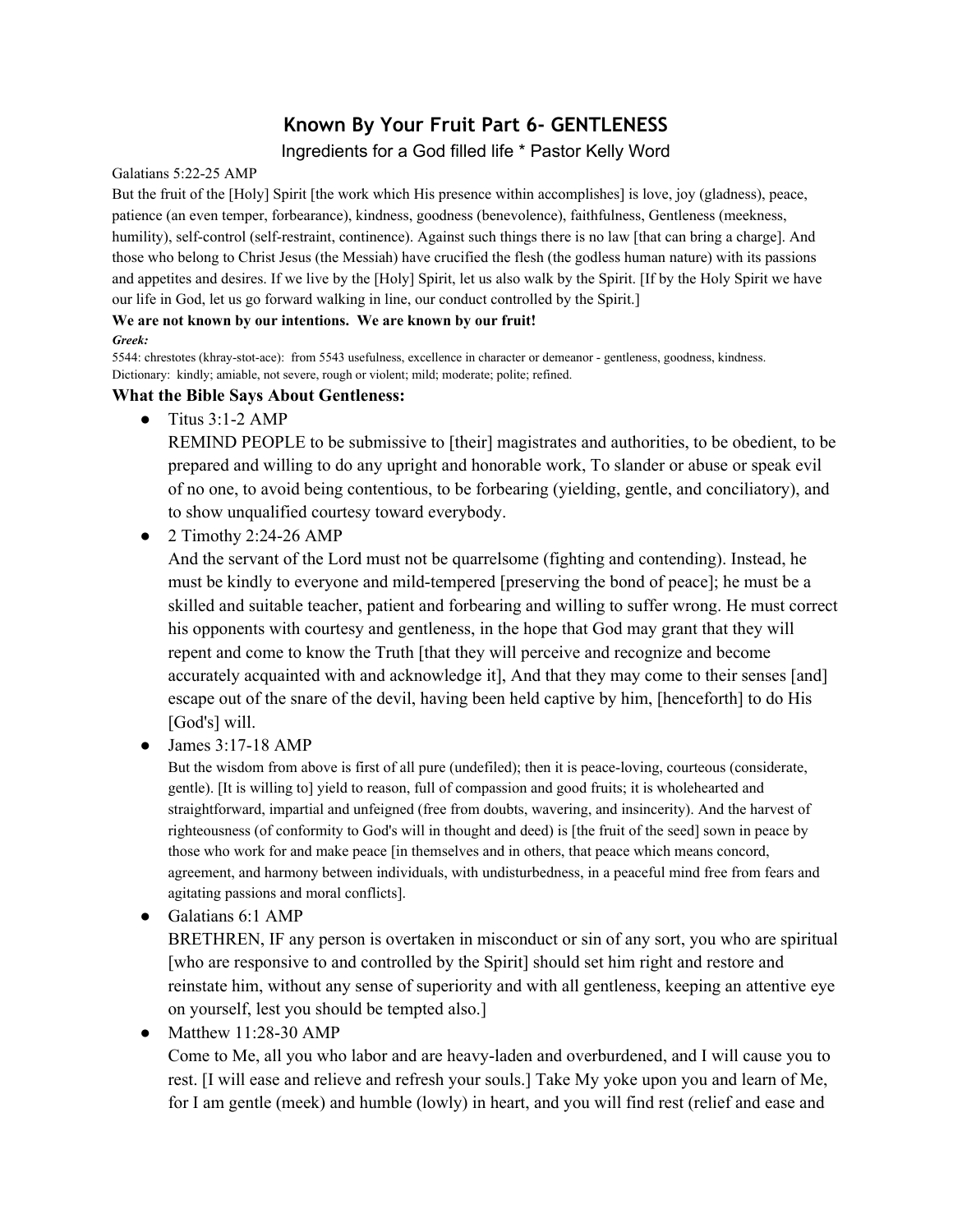refreshment and recreation and blessed quiet) for your souls. [Jer. 6:16.] For My yoke is wholesome (useful, good–not harsh, hard, sharp, or pressing, but comfortable, gracious, and pleasant), and My burden is light and easy to be borne.

 $\bullet$  1 Timothy 6:11-12 AMP

But as for you, O man of God, flee from all these things; aim at and pursue righteousness (right standing with God and true goodness), godliness (which is the loving fear of God and being Christlike), faith, love, steadfastness (patience), and gentleness of heart. Fight the good fight of the faith; lay hold of the eternal life to which you were summoned and [for which] you confessed the good confession [of faith] before many witnesses.

## **Dealing With Anger:**

- Proverbs 15:1 AMP
	- A SOFT answer turns away wrath, but grievous words stir up anger. [Prov. 25:15.]
- Proverbs 25:15 AMP By long forbearance and calmness of spirit a judge or ruler is persuaded, and soft speech breaks down the most bonelike resistance. [Gen. 32:4; I Sam. 25:24; Prov. 15:1; 16:14.]
- $\bullet$  James 1:19-20 AMP Understand [this], my beloved brethren. Let every man be quick to hear [a ready listener], slow to speak, slow to take offense and to get angry. For man's anger does not promote the righteousness God [wishes and requires].
- $\bullet$  Ephesians 4:26-27 AMP When angry, do not sin; do not ever let your wrath (your exasperation, your fury or indignation) last until the sun goes down. Leave no [such] room or foothold for the devil [give no opportunity to him].
	- Proverbs 29:11 AMP A [self-confident] fool utters all his anger, but a wise man holds it back and stills it.
	- Proverbs 11:19 AMP Good sense makes a man restrain his anger, and it is his glory to overlook a transgression or an offense.
	- Ecclesiastes 7:9 AMP Do not be quick in spirit to be angry or vexed, for anger and vexation lodge in the bosom of fools. [James 1:19, 20.]
	- Proverbs 15:18 AMP A hot-tempered man stirs up strife, but he who is slow to anger appeases contention.
	- Proverbs 21:9 amp It is better to dwell in a corner of the housetop [on the flat oriental roof, exposed to all kinds of weather] than in a house shared with a nagging, quarrelsome, and faultfinding woman.
	- Matthew 5:22 AMP

But I say to you that everyone who continues to be angry with his brother or harbors malice (enmity of heart) against him shall be liable to and unable to escape the punishment imposed by the court; and whoever speaks contemptuously and insultingly to his brother shall be liable to and unable to escape the punishment imposed by the Sanhedrin, and whoever says, You cursed fool! [You empty-headed idiot!] shall be liable to and unable to escape the hell (Gehenna) of fire.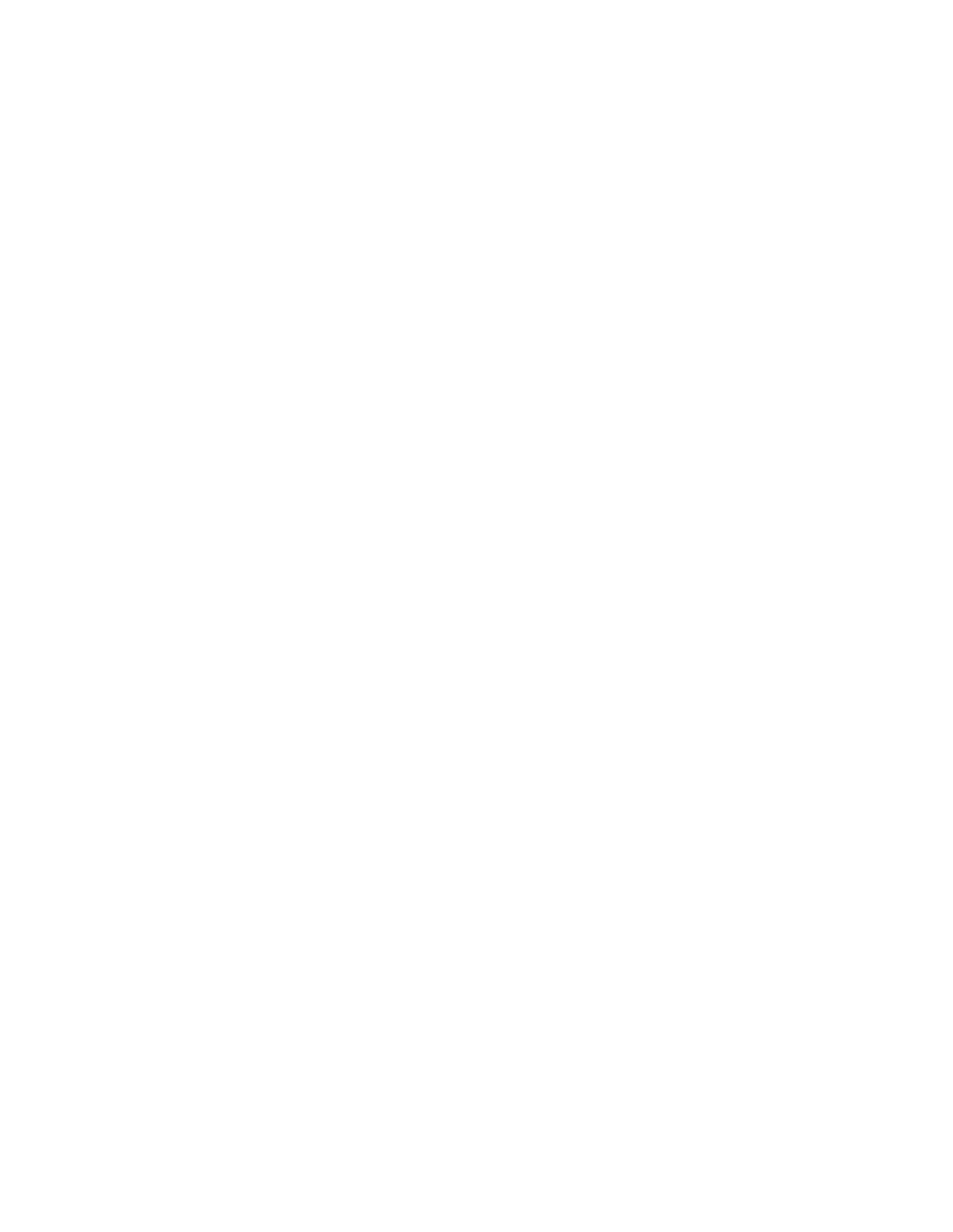# **Known By Your Fruit Part 7 - GOODNESS**

### Ingredients for a God filled life \* Pastor Kelly Word

Galatians 5:22-25 AMP

But the fruit of the [Holy] Spirit [the work which His presence within accomplishes] is love, joy (gladness), peace, patience (an even temper, forbearance), kindness, goodness (benevolence), faithfulness, Gentleness (meekness, humility), self-control (self-restraint, continence). Against such things there is no law [that can bring a charge]. And those who belong to Christ Jesus (the Messiah) have crucified the flesh (the godless human nature) with its passions and appetites and desires. If we live by the [Holy] Spirit, let us also walk by the Spirit. [If by the Holy Spirit we have our life in God, let us go forward walking in line, our conduct controlled by the Spirit.]

#### **We are not known by our intentions. We are known by our fruit!** *Greek:*

19: Agathosune (ag-ath-o-soo-nay) - goodness; virtue; beneficence

Dictionary: The state or quality of being good; moral excellence; excellence of quality; the best part of anything; essence; strength.

### **3 Aspects of Goodness:**

- **● The idea of being good is that it fulfills its purpose and the expectations for it.**
- **● Goodness includes the aspect of morality.**
- **● In most situations the idea of goodness in most situations and expectations implies some form of benefit.**

### **What the Bible Says About GOODNESS:**

 $\bullet$  Psalm 23:6 AMP

Surely or only goodness, mercy, and unfailing love shall follow me all the days of my life, and through the length of my days the house of the Lord [and His presence] shall be my dwelling place.

● Romans 12:9 AMP

[Let your] love be sincere (a real thing); hate what is evil [loathe all ungodliness, turn in horror from wickedness], but hold fast to that which is good.

• Micah 6:8 AMP

He has showed you, O man, what is good. And what does the Lord require of you but to do justly, and to love kindness and mercy, and to humble yourself and walk humbly with your God? [Deut. 10:12, 13.]

 $\bullet$  Matthew 12:34-37 AMP

You offspring of vipers! How can you speak good things when you are evil (wicked)? For out of the fullness (the overflow, the superabundance) of the heart the mouth speaks. The good man from his inner good treasure flings forth good things, and the evil man out of his inner evil storehouse flings forth evil things. But I tell you, on the day of judgment men will have to give account for every idle (inoperative, nonworking) word they speak. For by your words you will be justified and acquitted, and by your words you will be condemned and sentenced.

 $\bullet$  Titus 3:8-10 AMP

This message is most trustworthy, and concerning these things I want you to insist steadfastly, so that those who have believed in (trusted in, relied on) God may be careful to apply themselves to honorable occupations and to doing good, for such things are [not only] excellent and right [in themselves], but [they are] good and profitable for the people. But avoid stupid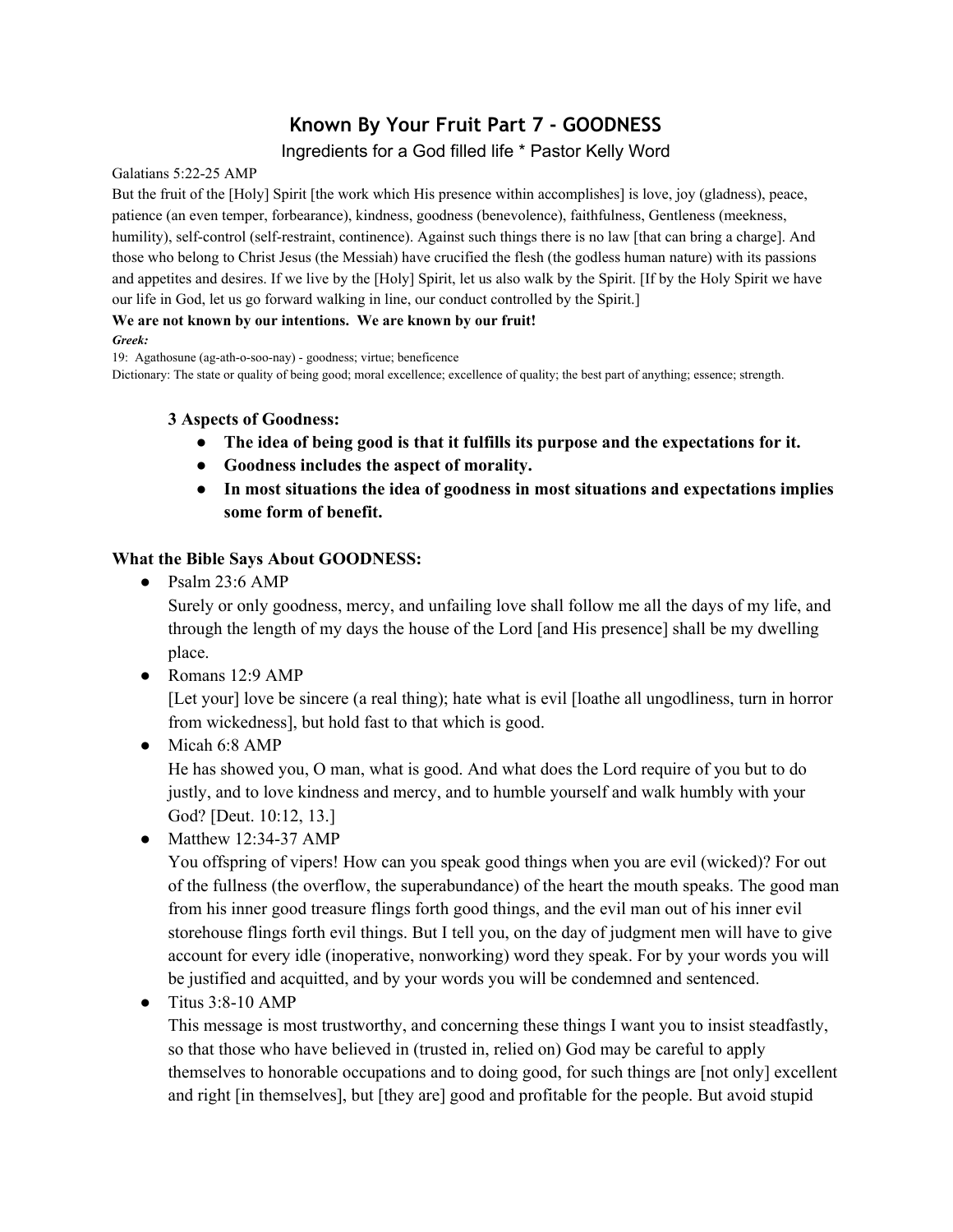and foolish controversies and genealogies and dissensions and wrangling about the Law, for they are unprofitable and futile. [As for] a man who is factious [a heretical sectarian and cause of divisions], after admonishing him a first and second time, reject [him from your fellowship and have nothing more to do with him],

 $\bullet$  1 Thessalonians 5:21-22 AMP

But test and prove all things [until you can recognize] what is good; [to that] hold fast. Abstain from evil [shrink from it and keep aloof from it] in whatever form or whatever kind it may be.

 $\bullet$  1 Peter 1:3-9 AMP

For His divine power has bestowed upon us all things that [are requisite and suited] to life and godliness, through the [full, personal] knowledge of Him Who called us by and to His own glory and excellence (virtue). By means of these He has bestowed on us His precious and exceedingly great promises, so that through them you may escape [by flight] from the moral decay (rottenness and corruption) that is in the world because of covetousness (lust and greed), and become sharers (partakers) of the divine nature. For this very reason, adding your diligence [to the divine promises], employ every effort in exercising your faith to develop virtue (excellence, resolution, Christian energy), and in [exercising] virtue [develop] knowledge (intelligence), And in [exercising] knowledge [develop] self-control, and in [exercising] self-control [develop] steadfastness (patience, endurance), and in [exercising] steadfastness [develop] godliness (piety), And in [exercising] godliness [develop] brotherly affection, and in [exercising] brotherly affection [develop] Christian love. For as these qualities are yours and increasingly abound in you, they will keep [you] from being idle or unfruitful unto the [full personal] knowledge of our Lord Jesus Christ (the Messiah, the Anointed One). For whoever lacks these qualities is blind, [spiritually] shortsighted, seeing only what is near to him, and has become oblivious [to the fact] that he was cleansed from his old sins.

● Ephesians 5:9 AMP

For the fruit (the effect, the product) of the Light or the Spirit [consists] in every form of kindly goodness, uprightness of heart, and trueness of life.

 $\bullet$  Acts 10:38 AMP

How God anointed and consecrated Jesus of Nazareth with the [Holy] Spirit and with strength and ability and power; how He went about doing good and, in particular, curing all who were harassed and oppressed by [the power of] the devil, for God was with Him.

• Deuteronomy 30:15-20 AMP

See, I have set before you this day life and good, and death and evil. [If you obey the commandments of the Lord your God which] I command you today, to love the Lord your God, to walk in His ways, and to keep His commandments and His statutes and His ordinances, then you shall live and multiply, and the Lord your God will bless you in the land into which you go to possess. But if your [mind and] heart turn away and you will not hear, but are drawn away to worship other gods and serve them, I declare to you today that you shall surely perish, and you shall not live long in the land which you pass over the Jordan to enter and possess. I call heaven and earth to witness this day against you that I have set before you life and death, the blessings and the curses; therefore choose life, that you and your descendants may live And may love the Lord your God, obey His voice, and cling to Him. For He is your life and the length of your days, that you may dwell in the land which the Lord swore to give to your fathers, to Abraham, Isaac, and Jacob.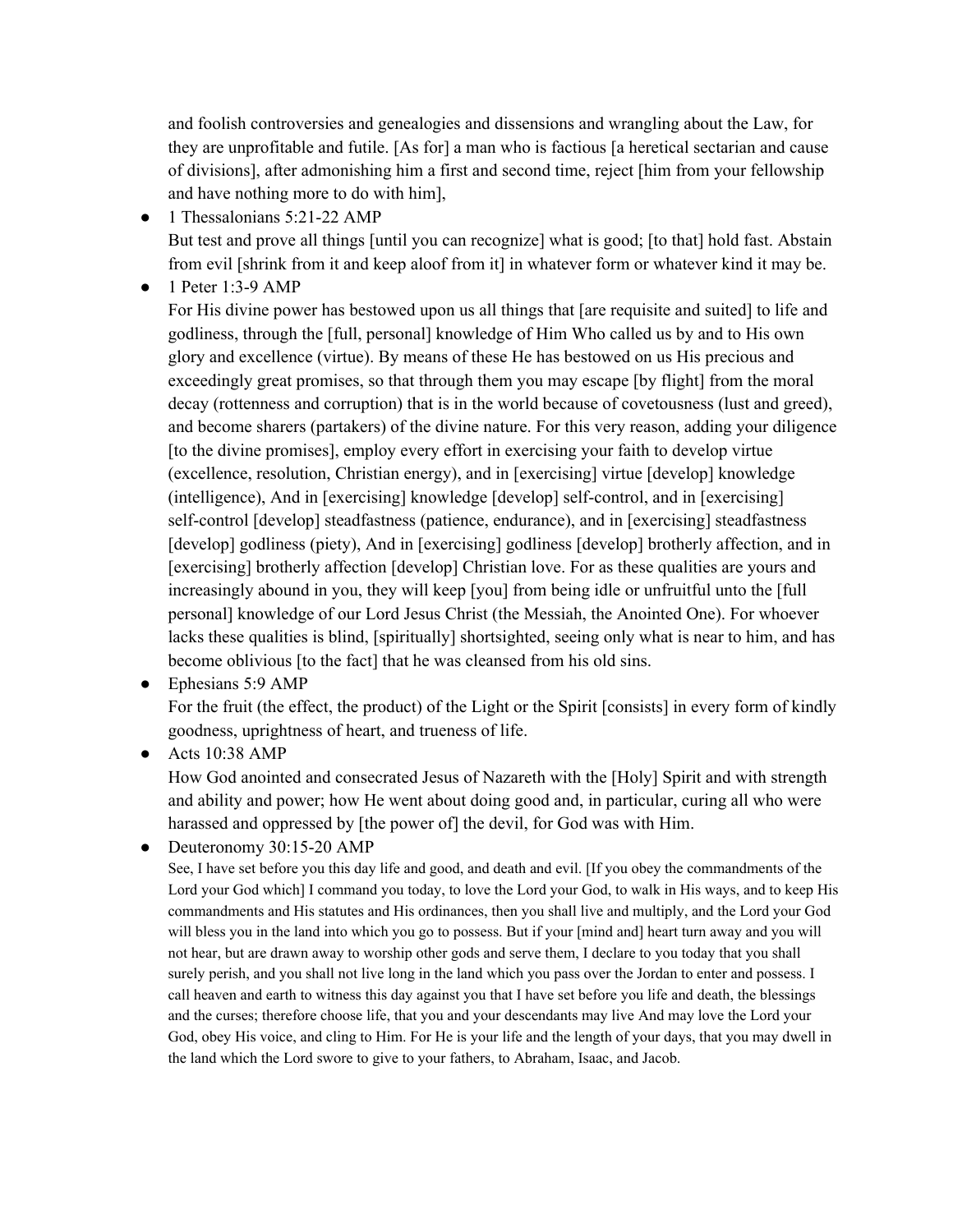# **Known By Your Fruit Part 8 - FAITH**

### Ingredients for a God filled life \* Pastor Kelly Word

#### Galatians 5:22-25 AMP

But the fruit of the [Holy] Spirit [the work which His presence within accomplishes] is love, joy (gladness), peace, patience (an even temper, forbearance), kindness, goodness (benevolence), faithfulness, Gentleness (meekness, humility), self-control (self-restraint, continence). Against such things there is no law [that can bring a charge]. And those who belong to Christ Jesus (the Messiah) have crucified the flesh (the godless human nature) with its passions and appetites and desires. If we live by the [Holy] Spirit, let us also walk by the Spirit. [If by the Holy Spirit we have our life in God, let us go forward walking in line, our conduct controlled by the Spirit.]

#### **We are not known by our intentions. We are known by our fruit!** *Hebrew:*

529  $&$  530: emunah (em-oo-new): firmness; security; stability, steady, truth *Greek:*

4102: Pistis (pistis) Persuasion; conviction of truth; reliance upon Christ; constancy; assurance, belief, fidelity. Dictionary: confidence or trust in a person or thing; belief that is not based on proof

### Hebrews 11:1-2 AMP

NOW FAITH is the assurance (the confirmation, the title deed) of the things [we] hope for, being the proof of things [we] do not see and the conviction of their reality [faith perceiving as real fact what is not revealed to the senses]. For by [faith–trust and holy fervor born of faith] the men of old had divine testimony borne to them and obtained a good report.

### **We are commanded to HAVE FAITH!**

• Mark 11:22-26 AMP

And Jesus, replying, said to them, Have faith in God [constantly]. Truly I tell you, whoever says to this mountain, Be lifted up and thrown into the sea! and does not doubt at all in his heart but believes that what he says will take place, it will be done for him. For this reason I am telling you, whatever you ask for in prayer, believe (trust and be confident) that it is granted to you, and you will [get it]. And whenever you stand praying, if you have anything against anyone, forgive him and let it drop (leave it, let it go), in order that your Father Who is in heaven may also forgive you your [own] failings and shortcomings and let them drop. But if you do not forgive, neither will your Father in heaven forgive your failings and shortcomings.

### ● Hebrews 11:6 AMP

But without faith it is impossible to please and be satisfactory to Him. For whoever would come near to God must [necessarily] believe that God exists and that He is the rewarder of those who earnestly and diligently seek Him [out].

 $\bullet$  Proverbs 3:5-8 AMP

Lean on, trust in, and be confident in the Lord with all your heart and mind and do not rely on your own insight or understanding. In all your ways know, recognize, and acknowledge Him, and He will direct and make straight and plain your paths. Be not wise in your own eyes; reverently fear and worship the Lord and turn [entirely] away from evil. [Prov. 8:13.] It shall be health to your nerves and sinews, and marrow and moistening to your bones.

### $\bullet$  Isaiah 53:1 AMP

WHO HAS believed (trusted in, relied upon, and clung to) our message [of that which was revealed to us]? And to whom has the arm of the Lord been disclosed? [John 12:3841]

### **We are Saved & Walk By Faith!**

● Ephesians 2:8 AMP